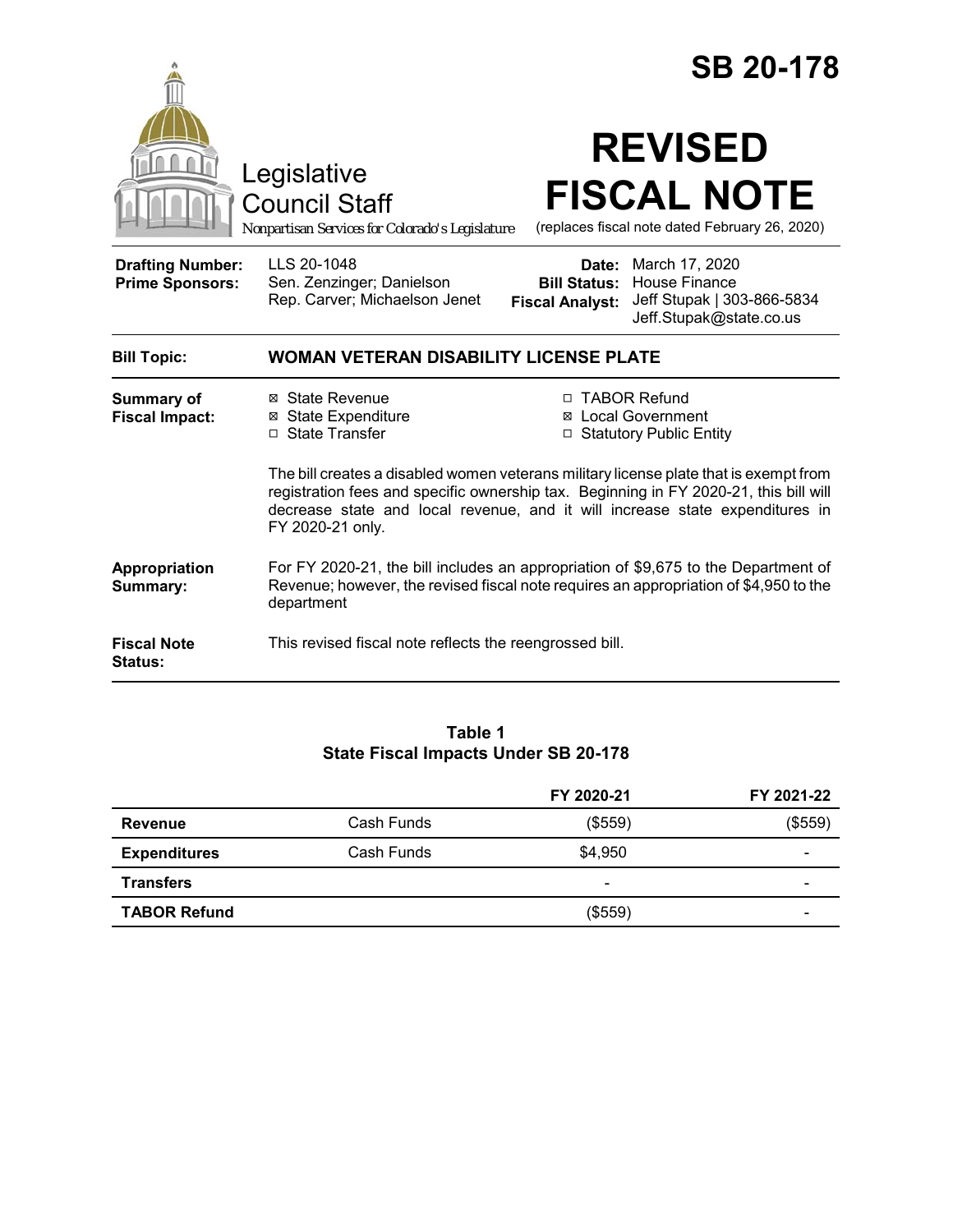March 17, 2020

#### **Summary of Legislation**

The bill creates a military license plate available to disabled veteran women. The license plate is available to veteran women who have received an honorable discharge or are retired from the U.S. Armed Forces and have a qualifying disability.

Individuals with the disabled women veteran license plate will be exempt from registration fees and specific ownership tax (SOT) for one vehicle. Subsequent vehicles will be subject to applicable registration and taxes, as well as a one-time fee of \$50, of which \$25 goes to the Highway Users Tax Fund (HUTF) and the other \$25 goes to the Licensing Services Cash Fund.

#### **State Revenue**

This bill is anticipated to decrease state cash fund revenue by \$559 beginning in FY 2020-21 resulting from 10 license plate sets being obtained each year. Table 2 outlines the revenue decreases under this bill.

#### **Table 2 Revenue Under SB 20-178**

| <b>Revenue Components</b>                    | FY 2020-21 | FY 2021-22 |
|----------------------------------------------|------------|------------|
| License Plate Sets Issued                    | 10         | 10         |
| Revenue: License Plate Cash Fund (\$5.92)    | $($ \$59)  | (\$59)     |
| Revenue: Highway Users Tax Fund (\$25)       | $(\$250)$  | (\$250)    |
| Revenue: Licensing Services Cash Fund (\$25) | (\$250)    | (\$250)    |
| <b>Total Revenue</b>                         | (\$559)    | (\$559)    |

**Standard license plate fees.** The disabled women veteran license plate is exempt from the plate and tab production fee of \$5.92 for a passenger vehicle plate set and \$3.01 for a motorcycle plate set. This fiscal note assumes motorcycle plate issuance will be minimal. Fees from plate and tab production are credited to the License Plate Cash Fund (LCPF).

**Special license plate fees.** Applicants for the disabled women veteran license plate are also exempt from paying an additional \$50 fee applied for special license plates, of which \$25 is credited to the Highway Users Tax Fund (HUTF) and \$25 is credited to the Licensing Services Cash Fund (LSCF).

**Colorado Department of Transportation.** Of the decreased HUTF revenue under this bill, 65 percent is credited to the State Highway Fund (SHF) for expenditure by the department, 26 percent is credited to counties, and 9 percent is credited to municipalities.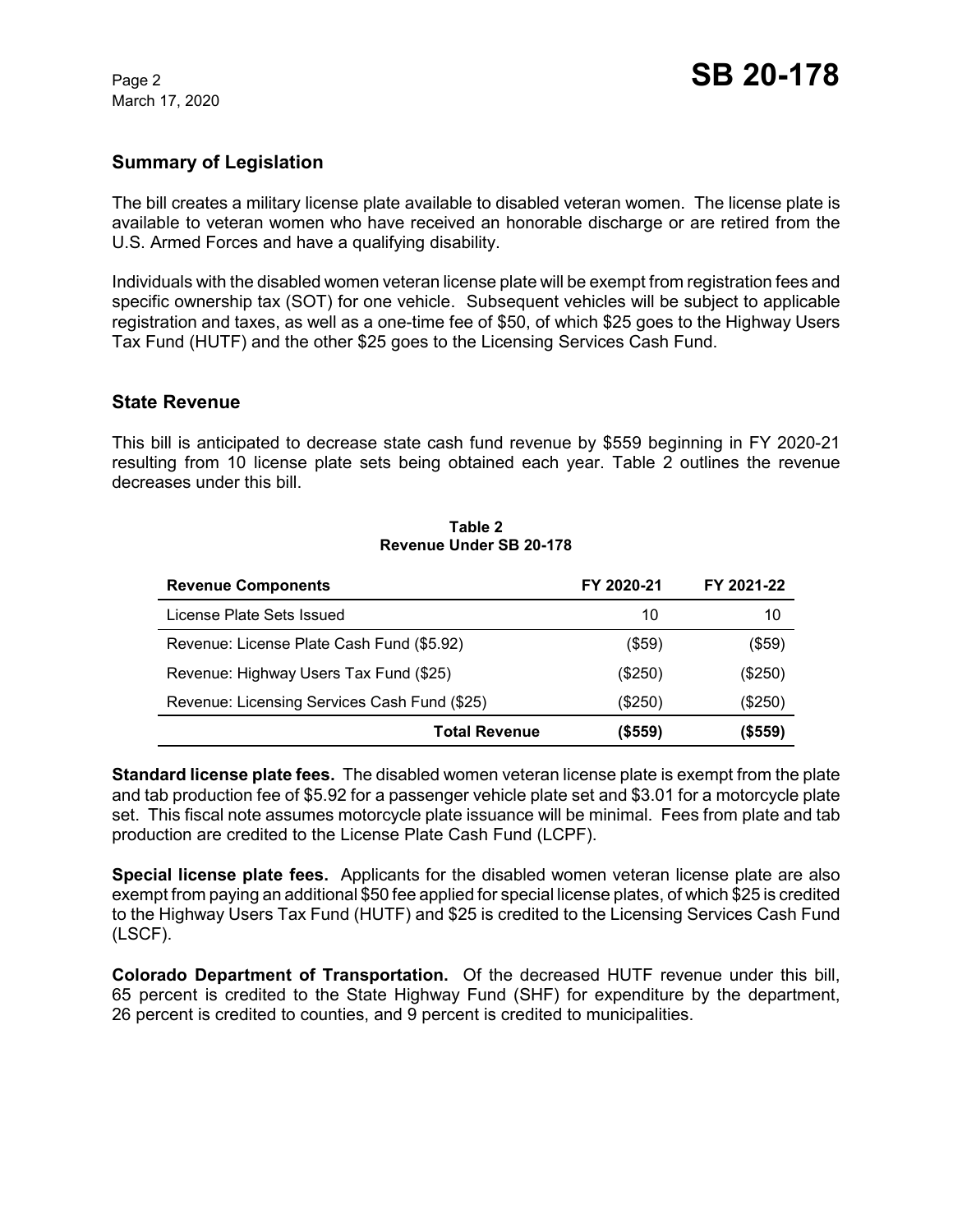March 17, 2020

## **State Expenditures**

The bill increases state cash fund expenditures by \$4,950 from the DRIVES Vehicles Services Account in the DOR. Additionally, the bill may increase state General Fund expenditures for school finance by a minimal amount. These impacts are discussed below.

**Department of Revenue.** One-time programming costs of \$4,950 are required to update the DRIVES system to create disabled women veteran license plate inventory types, exempt these plates from taxes and fees, and update reports. Programming costs assume 22 hours at a rate of \$225 per hour.

**School finance impact.** Based on the share of SOT revenue that goes to school districts and is part of the local share for school finance, the decrease in SOT revenue may increase required state aid by a minimal amount in FY 2020-21 and subsequent years. If the Budget Stabilization Factor remains unchanged, the SOT decrease will be offset by higher state aid.

**TABOR refund.** Under the March 2020 LCS Economic and Revenue Forecast, the state is not expected to collect revenue above the TABOR limit in either FY 2020-21 or FY 2021-22, and refund obligations are not anticipated for these years. This bill does not change these expectations concerning refunds to taxpayers.

#### **Local Government and School Districts**

The bill will decrease revenue to local governments and school districts beginning in FY 2020-21.

**Specific ownership tax.** The bill will reduce SOT collections by a minimal amount beginning in FY 2020-21, resulting in decreased revenue for municipalities, counties, special districts, and school districts. SOT revenue that is part of the local share for school finance will be reduced by a minimal amount, which may result in an increase in the state's share of funding that would offset the decrease in SOT revenue for school districts.

**Registration fees.** The bill decreases HUTF revenue, of which 26 percent is distributed to counties and 9 percent is distributed to municipalities. There are also a number of fees paid when registering a vehicle that go directly to local governments, such as the clerk hire fee and the county road and bridge fee. Because registration fees are assessed in a unique way depending on vehicle characteristics, exact amounts have not been estimated.

## **Effective Date**

The bill takes effect August 5, 2020, if the General Assembly adjourns on May 6, 2020, as scheduled, and no referendum petition is filed.

## **State Appropriations**

For FY 2020-21, the bill includes an appropriation of \$9,375 from the Colorado DRIVES Vehicle Services Account to the Department of Revenue; however the bill now requires a reduced appropriation of \$4,950 from the Colorado DRIVES Vehicle Services Account to the Department of Revenue.